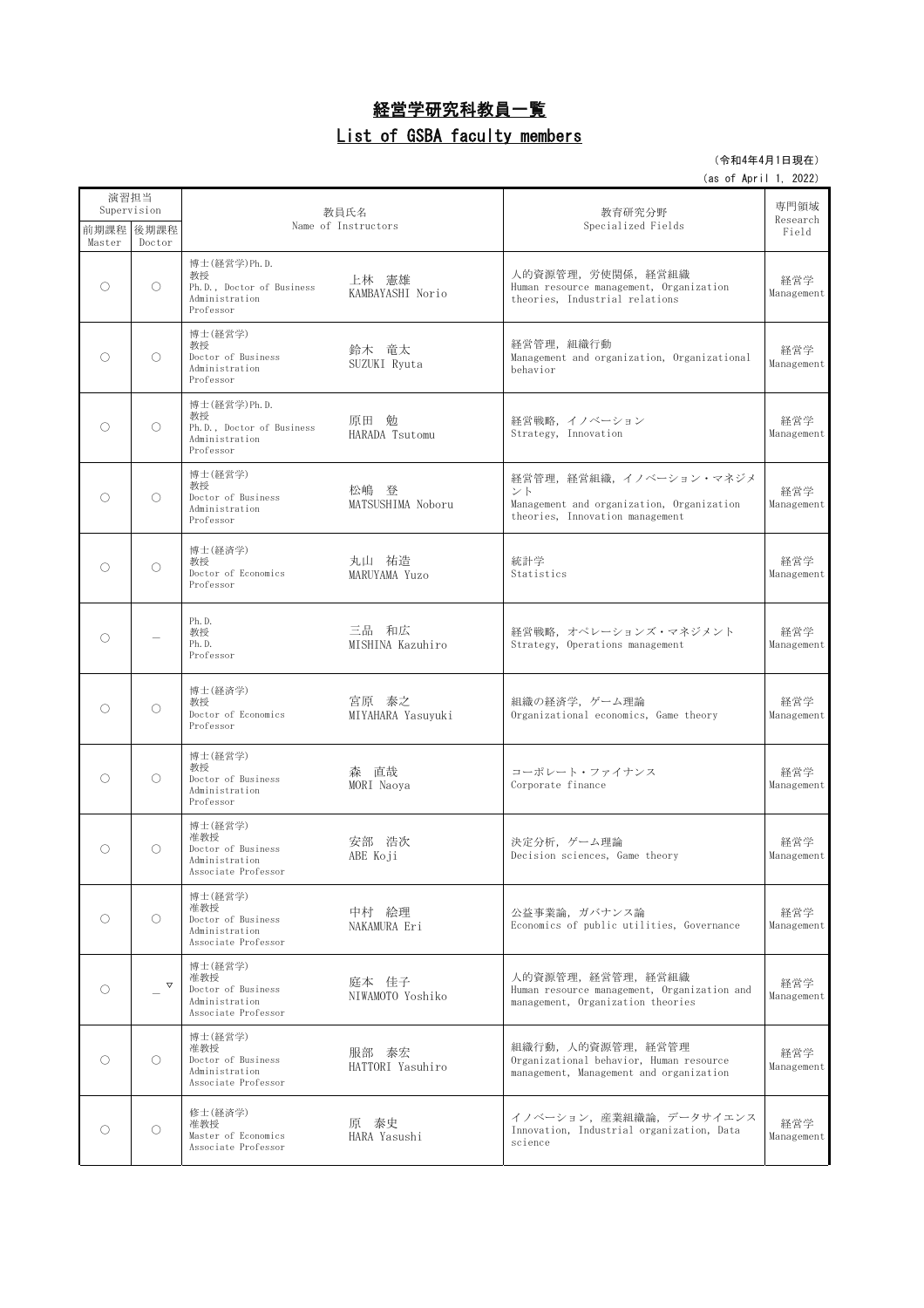| O | $\bigcirc$ | 博士(経営学)<br>准教授<br>Doctor of Business<br>Administration<br>Associate Professor     | 平野 恭平<br>HIRANO Kyohei                  | 経営史<br>Business history                                                                                           | 経営学<br>Management |
|---|------------|-----------------------------------------------------------------------------------|-----------------------------------------|-------------------------------------------------------------------------------------------------------------------|-------------------|
| ∩ | O          | 博士(経営学)<br>准教授<br>Doctor of Business<br>Administration<br>Associate Professor     | 宮尾 学<br>MIYAO Manabu                    | 工業経営,技術経営,イノベーション・マネジメ<br>ント<br>Industrial management, Technology management, Management<br>Innovation management | 経営学               |
|   |            | Ph.D.<br>教授<br>Ph.D.<br>Professor                                                 | 水谷 文俊<br>MIZUTANI Fumitoshi             | 公益事業論,都市経営,交通経済<br>Economics of public utilities, Urban<br>management, Transport economics                        | 経営学<br>Management |
|   |            | 博士(学術)<br>教授<br>Doctor of Philosophy<br>Professor                                 | 尾崎 弘之<br>$* *$<br>OZAKI Hiroyuki        | ベンチャー経営、環境・エネルギービジネス<br>Venture management, Environmental and energy<br>business                                  | 経営学<br>Management |
|   |            | 博士(教育学)<br>准教授<br>Doctor of Education<br>Associate Professor                      | 分寺 杏介<br><b>BUNJI Kyosuke</b>           | 心理統計学,教育測定学<br>Psychometrics, Educational measurement                                                             | 経営学<br>Management |
|   |            | 修士 (経営学) MBA<br>講師<br>Master of Business<br>Administration<br>Associate Professor | 戸梶 奈都子<br>TOKAII Natsuko                | アジア・ビジネス<br>Asia business                                                                                         | 経営学<br>Management |
| O | $\bigcirc$ | 博士(経営学)<br>教授<br>Doctor of Business<br>Administration<br>Professor                | 西谷 公孝<br>$\ast$<br>NISHITANI Kimitaka   | 環境経営, CSR経営<br>Environmental management, CSR management                                                           | 経営学<br>Management |
| O | O          | Ph.D.<br>教授<br>Ph.D.<br>Professor                                                 | ベーベンロート, R.<br>$\ast$<br>BEBENROTH Ralf | 国際経営<br>International management                                                                                  | 経営学<br>Management |
| O | O          | 博士(商学)<br>准教授<br>Doctor of Commerce<br>Associate Professor                        | 江夏 幾多郎<br>$\ast$<br>ENATSU Ikutaro      | 人的資源管理, 雇用制度<br>Human resource management, Employment system                                                      | 経営学<br>Management |
| O | O          | 博士(経営学)<br>教授<br>Doctor of Business<br>Administration<br>Professor                | 音川 和久<br>OTOGAWA Kazuhisa               | 財務会計, 財務諸表分析<br>Financial accounting, Financial statements<br>analysis                                            | 会計学<br>Accounting |
| ∩ | $\bigcirc$ | 博士(経営学)<br>教授<br>Doctor of Business<br>Administration<br>Professor                | 梶原 武久<br>KAJIWARA Takehisa              | 管理会計,原価計算,コスト・マネジメント<br>Management accounting, Cost accounting, Cost<br>management                                | 会計学<br>Accounting |
| O | $\bigcirc$ | 博士(経営学)<br>教授<br>Doctor of Business<br>Administration<br>Professor                | 北川 教央<br>KITAGAWA Norio                 | 財務会計<br>Financial accounting                                                                                      | 会計学<br>Accounting |
| 0 | O          | 博士(経営学)<br>教授<br>Doctor of Business<br>Administration<br>Professor                | 國部 克彦<br>KOKUBU Katsuhiko               | 社会環境会計, 経営分析, 環境経営<br>Social and environmental accounting,<br>Financial analysis and management                   | 会計学<br>Accounting |
|   |            | 博士(経営学)<br>教授<br>Doctor of Business<br>Administration<br>Professor                | 後藤 雅敏<br>GOTOH Masatoshi                | 財務会計<br>Financial accounting                                                                                      | 会計学<br>Accounting |
| Ω | O          | 博士(経営学)<br>教授<br>Doctor of Business<br>Administration<br>Professor                | 清水 泰洋<br>SHIMIZU Yasuhiro               | 財務会計, 会計史, 簿記<br>Financial accounting, Accounting history,<br>Bookkeeping                                         | 会計学<br>Accounting |
| O |            | 博士(経営学)<br>教授<br>Doctor of Business<br>Administration<br>Professor                | 鈴木 一水<br>SUZUKI Kazumi                  | 財務会計, 税務会計<br>Financial accounting, Tax accounting                                                                | 会計学<br>Accounting |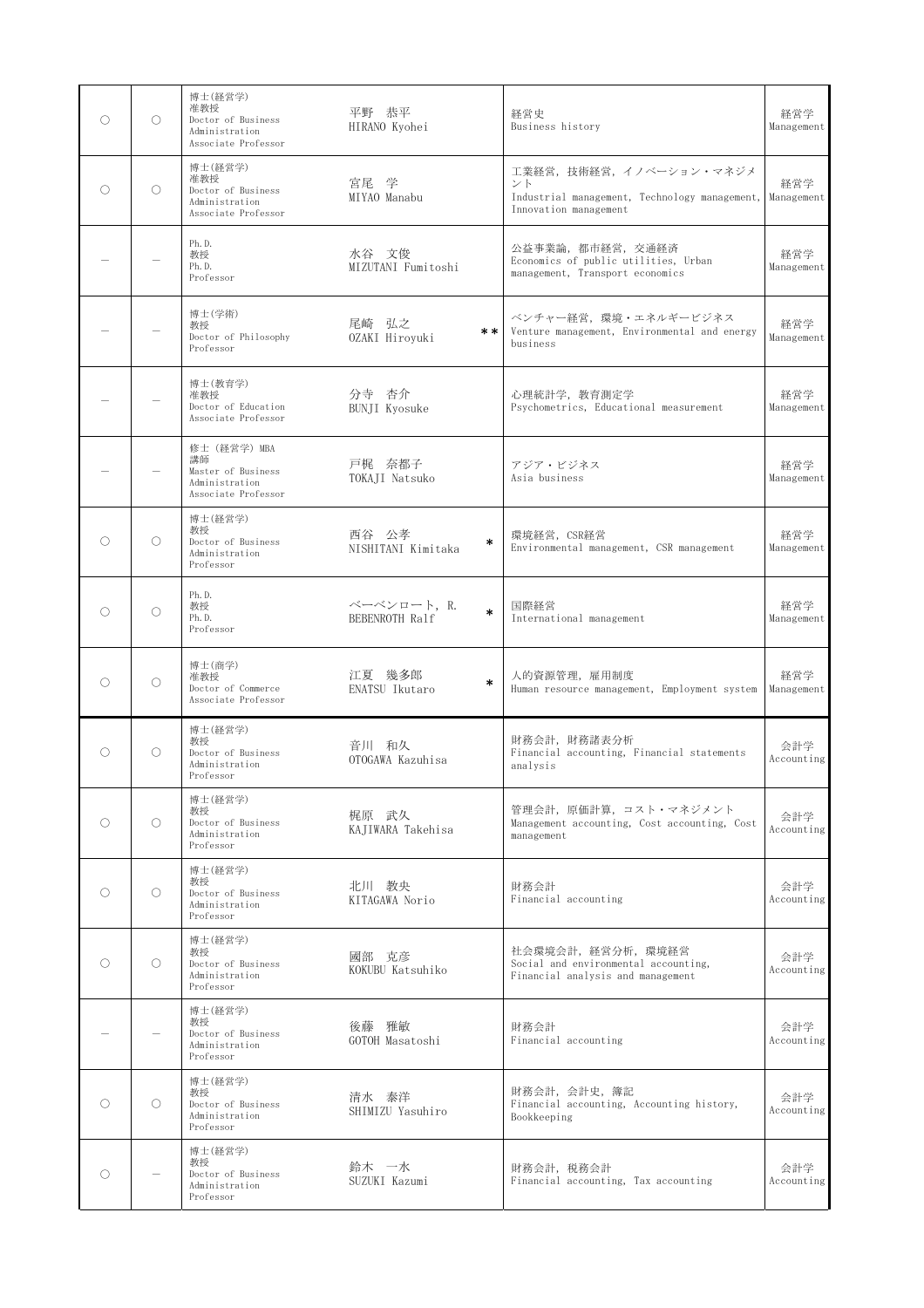| O | $\bigcirc$            | 博士(経営学)<br>教授<br>Doctor of Business<br>Administration<br>Professor            | 髙田 知実<br>TAKADA Tomomi              | 財務会計, 監査<br>Financial accounting, Auditing                                                | 会計学<br>Accounting |
|---|-----------------------|-------------------------------------------------------------------------------|-------------------------------------|-------------------------------------------------------------------------------------------|-------------------|
| ∩ | O                     | 博士(経営学)<br>教授<br>Doctor of Business<br>Administration<br>Professor            | 堀口 真司<br>HORIGUCHI Shinji           | 会計社会学, 社会環境会計<br>Sociology of accounting, Social and<br>environmental accounting          | 会計学<br>Accounting |
| O | $\bigcirc$            | 博士(経営学)<br>教授<br>Doctor of Business<br>Administration<br>Professor            | 松尾 貴巳<br>MATSUO Takami              | 管理システム、管理会計、公会計<br>Management system, Management accounting,<br>Public sector accounting  | 会計学<br>Accounting |
| ∩ | O                     | 博士(経営学)<br>教授<br>Doctor of Business<br>Administration<br>Professor            | 三矢 裕<br>MIYA Hiroshi                | 管理システム、管理会計<br>Management system, Management accounting                                   | 会計学<br>Accounting |
| O | $\bigcirc$            | 博士(経営学)<br>准教授<br>Doctor of Business<br>Administration<br>Associate Professor | 與三野 禎倫<br>YOSANO Tadanori           | 財務会計, 国際会計<br>Financial accounting, International<br>accounting                           | 会計学<br>Accounting |
| O | $\boldsymbol{\nabla}$ | 博士(経営学)<br>准教授<br>Doctor of Business<br>Administration<br>Associate Professor | 佐久間 智広<br>SAKUMA Tomohiro           | 管理会計, 業績評価<br>Management accounting, Performance evaluation Accounting                    | 会計学               |
| O | $\bigcirc$            | 博士(経営学)<br>教授<br>Doctor of Business<br>Administration<br>Professor            | 榎本 正博<br>$\ast$<br>ENOMOTO Masahiro | 財務会計<br>Financial accounting                                                              | 会計学<br>Accounting |
| O | $\triangledown$       | 博士(商学)<br>講師<br>Doctor of Commerce<br>Lecturer                                | 藤山 敬史<br>*<br>FUJIYAMA Keishi       | 財務会計<br>Financial accounting                                                              | 会計学<br>Accounting |
| ∩ | O                     | 博士(経済学)<br>教授<br>Doctor of Economics<br>Professor                             | 内田 浩史<br>UCHIDA Hirofumi            | 金融システム、金融機関<br>Financial system, Financial institutions                                   | 商学<br>Commerce    |
| ∩ | O                     | 博士(商学)<br>教授<br>Doctor of Commerce<br>Professor                               | 忽那 憲治<br>KUTSUNA Kenji              | アントレプレナー・ファイナンス、アントレプレ<br>ナーシップ<br>Entrepreneurial finance, Entrepreneurship              | 商学<br>Commerce    |
| ∩ | O                     | 博士(商学)<br>教授<br>Doctor of Commerce<br>Professor                               | 栗木 契<br>KURIKI Kei                  | マーケティング、ビジネス・モデル<br>Marketing, Business model                                             | 商学<br>Commerce    |
| O | O                     | 商学博士<br>教授<br>Doctor of Commerce<br>Professor                                 | 黄磷<br>HUANG Lin                     | マーケティング、流通システム、グローバル・<br>マーケティング<br>Marketing, Distribution systems, Global<br>marketing  | 商学<br>Commerce    |
| ∩ | O                     | 博士(工学)<br>教授<br>Doctor of Engineering<br>Professor                            | 三古 展弘<br>SANKO Nobuhiro             | 交通計画、交通行動分析<br>Transport planning, Travel behaviour analysis                              | 商学<br>Commerce    |
| O | $\circ$               | 博士(商学)<br>教授<br>Doctor of Commerce<br>Professor                               | トングライ, J.<br>TONGURAI Jittima       | ファイナンス<br>Finance                                                                         | 商学<br>Commerce    |
| ∩ |                       | 経済学博士<br>教授<br>Doctor of Economics<br>Professor                               | 藤原 賢哉<br>FUJIWARA Kenya             | 金融論、金融システム論<br>Finance, Financial systems                                                 | 商学<br>Commerce    |
| O | O                     | 博士(商学)<br>教授<br>Doctor of Commerce<br>Professor                               | 馬 岩<br>MA Yan                       | 貿易、国際ビジネス、国際経済<br>International trade, International business,<br>International economics | 商学<br>Commerce    |